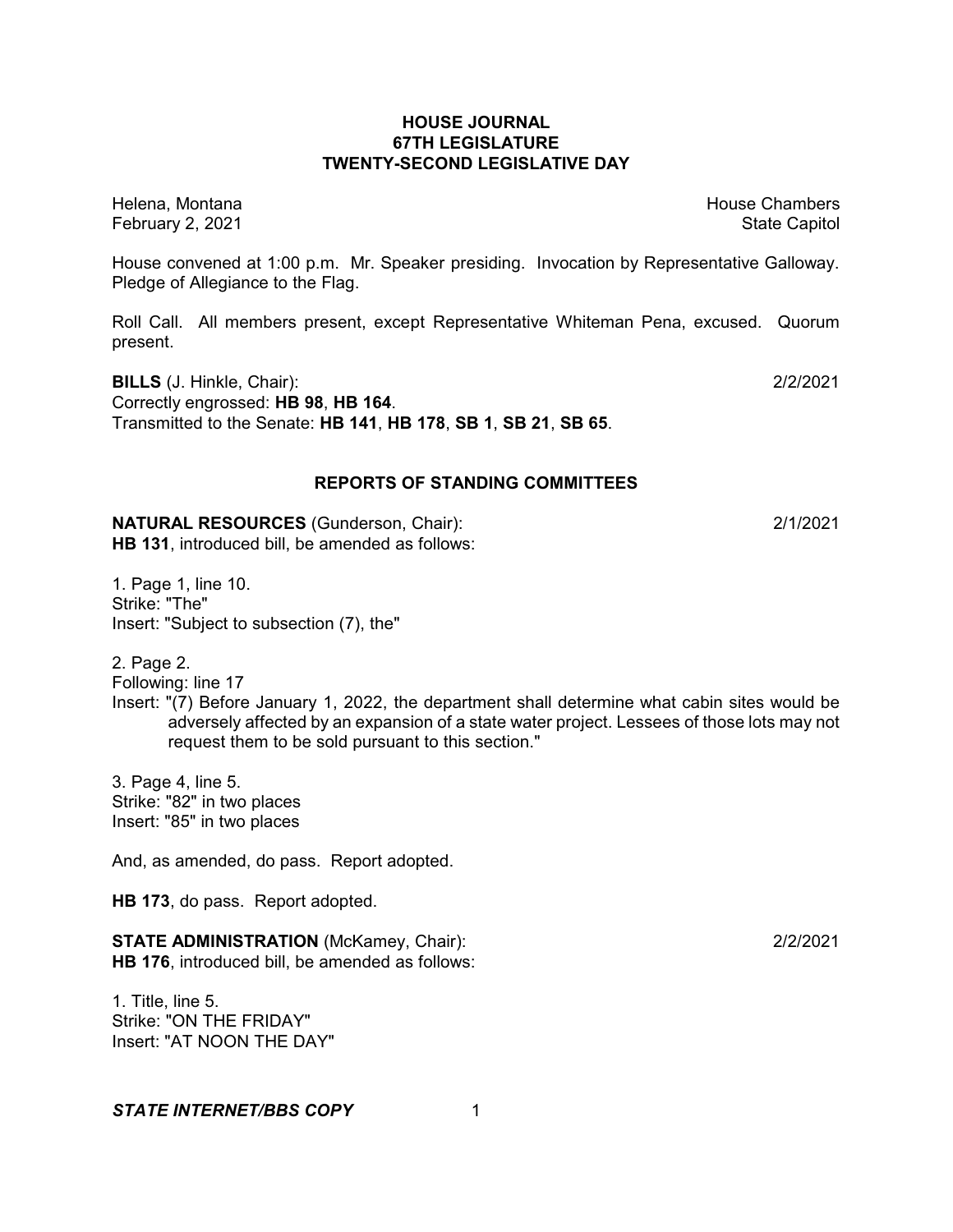2. Page 2, line 6. Strike: "5 p.m. on the day Friday" Insert: "noon the day"

3. Page 4, line 13. Following: "(2)" Strike: "(a)"

4. Page 4, line 15. Strike: "(b)" Insert: "(3) (a)"

5. Page 4, line 16 through line 17. **Following:** "to" on line 16 **Strike:** ":" on line 16 through "(i)" on line 17

6. Page 4, line 18 through line 19. **Following:** "13-2-222" on line 18 **Strike:** "; or" on line 18 through "13-2-304" on line 19

7. Page 4, line 20. Strike: "(3)" Insert:  $\sqrt[n]{(b)}$ "

8. Page 4, line 23. Following: "ballot" Strike: "and vote it"

And, as amended, do pass. Report adopted.

**TAXATION** (Beard, Chair): 2/2/2021 **SB 6**, be concurred in. Report adopted. **SB 30**, be concurred in. Report adopted. **SB 34**, be concurred in. Report adopted.

**TRANSPORTATION** (Loge, Chair): 2/1/2021 **HB 184**, introduced bill, be amended as follows:

1. Title, line 7 through line 8. Strike: "REQUIRING" on line 7 through "TIMES;" on line 8

2. Page 1, line 18. Strike: "should view" Insert: "shall treat"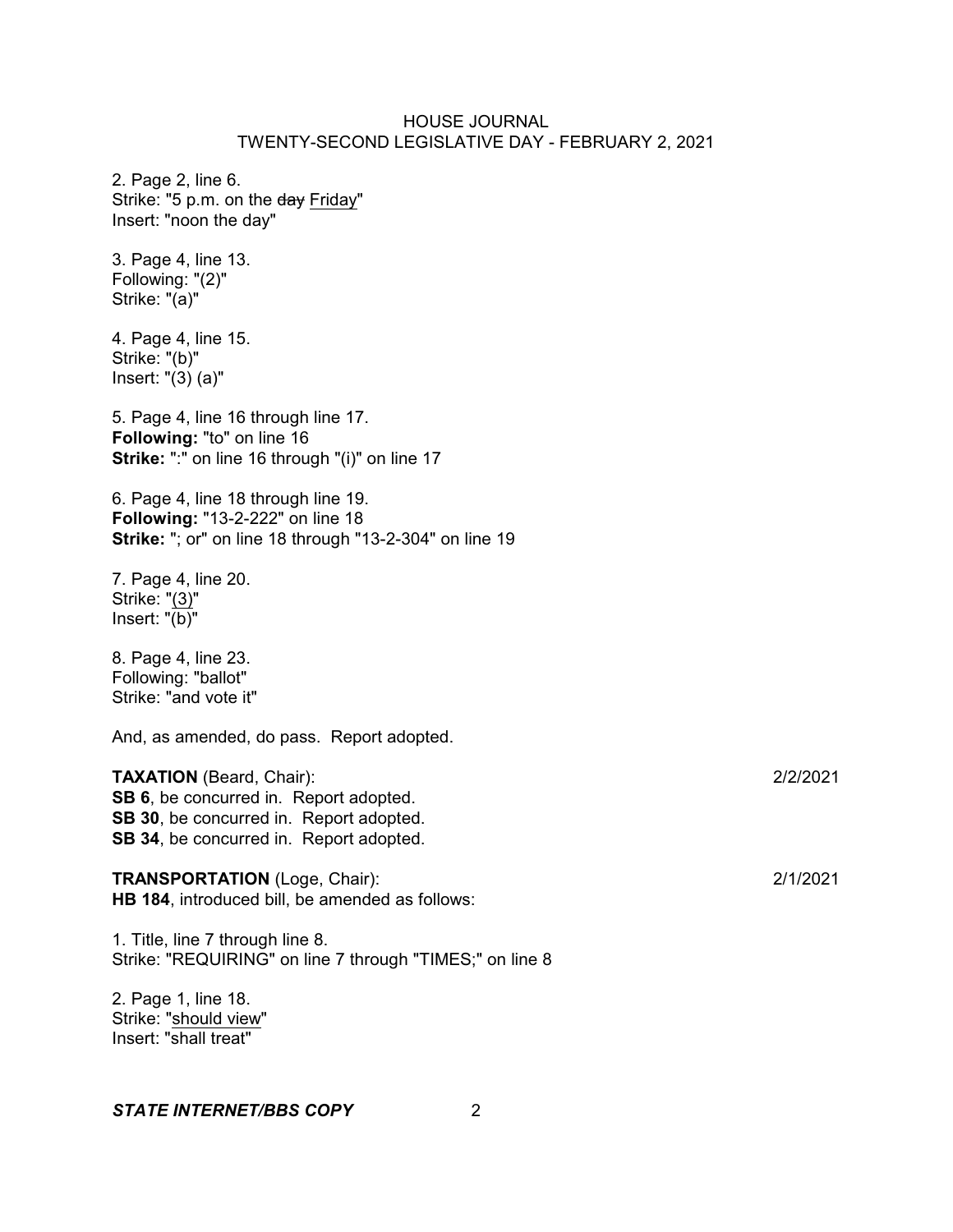3. Page 1, line 19. Following: "traffic" Insert: "that would be impeded by passing the bicycle" 4. Page 1, line 20. Strike: "3" Insert: "5" 5. Page 1, line 21. Following: "traffic" Insert: "that would be impeded by passing the bicycle" 6. Page 2, line 2. Strike: "or" Insert: "and" 7. Page 2, line 3. Following: "limit" Insert: "in excess" Following: "hour" Strike: "or greater" 8. Page 2, line 5. Following: "riding." Insert: "Garments may include but are not limited to any of the following meeting the color or retroreflective requirement: (a) bicycle jerseys; (b) athletic apparel; (c) safety vests; (d) hunter vests; or (e) garments on which retroreflective tape has been applied." 9. Page 2, line 9. Following: "shoulder" Insert: "when it is possible to do so safely" 10. Page 2, line 25. Strike: "and" Insert: "or" 11. Page 3, line 11. Following: "nighttime" Insert: "at dawn, dusk, or nighttime"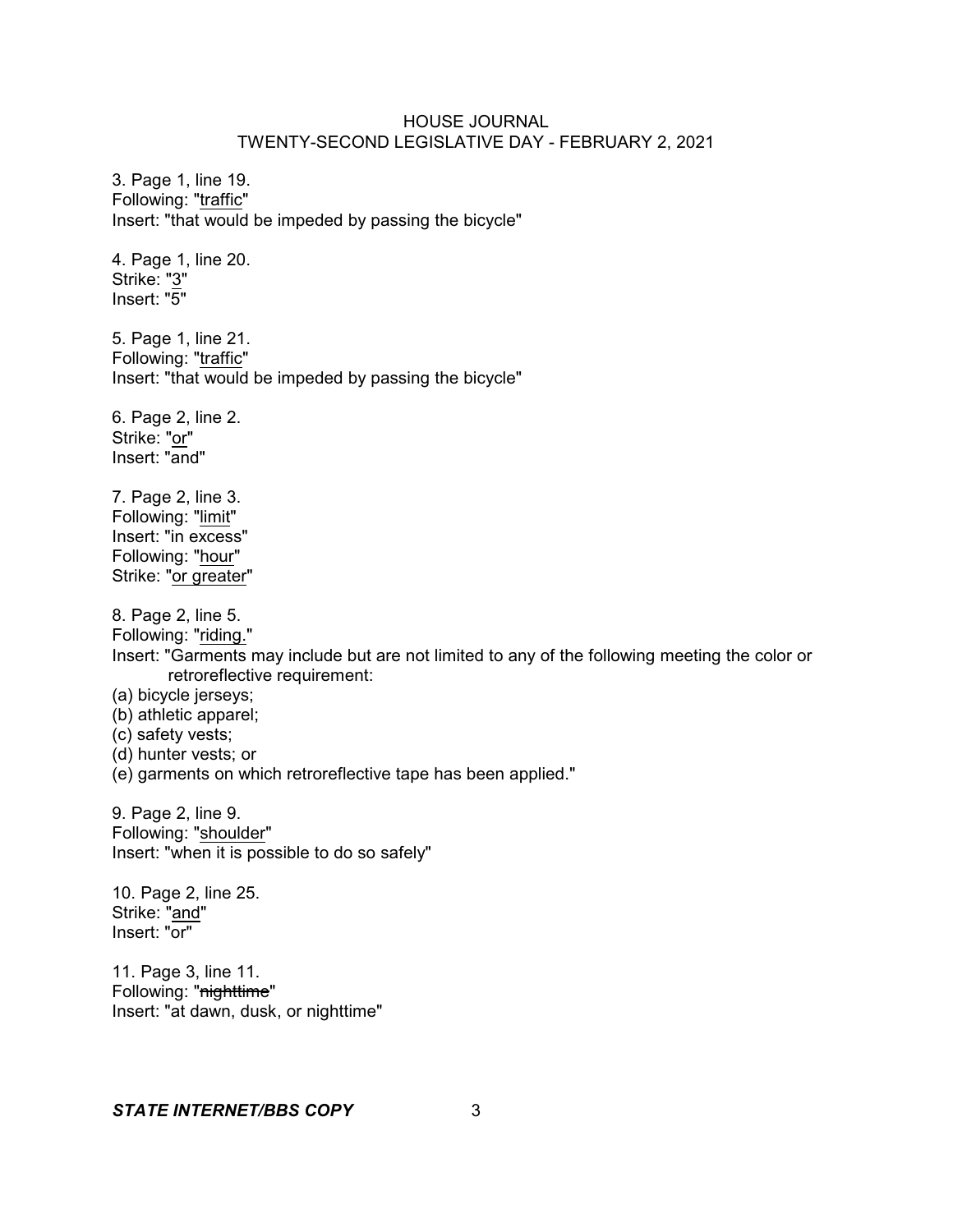12. Page 3, line 12. Strike: "an illuminated" Insert: "a" 13. Page 3, line 15. Strike: "an illuminated" Insert: "a"

And, as amended, do pass. Report adopted.

**HB 256**, do pass. Report adopted. **SB 3**, be concurred in. Report adopted.

## **MESSAGES FROM THE SENATE**

**Senate bills** passed and transmitted to the House for concurrence: 1/29/2021

**SB 18**, introduced by D. Salomon **SB 40**, introduced by J. Ellis **SB 58**, introduced by M. Cuffe **SB 75**, introduced by D. Salomon **SB 104**, introduced by J. Welborn **SB 114**, introduced by J. Ellsworth

# **FIRST READING AND COMMITMENT OF BILLS**

The following House bills were introduced, read first time, and referred to committees:

**HB 281**, introduced by S. Gunderson, referred to Transportation.

**HB 282**, introduced by F. Anderson, D. Bedey, S. Berglee, M. Bertoglio, J. Carlson, R. Fitzgerald, S. Galloway, W. Galt, S. Gist, S. Greef, L. Jones, referred to Business and Labor.

**HB 283**, introduced by F. Anderson, D. Bedey, S. Berglee, M. Bertoglio, R. Fitzgerald, S. Galloway, F. Garner, S. Gist, S. Greef, L. Jones, referred to Business and Labor.

**HB 284**, introduced by M. Dunwell, referred to Business and Labor.

**HB 285**, introduced by J. Trebas, S. Berglee, W. Galt, C. Hinkle, J. Kassmier, C. Knudsen,

R. Marshall, M. Stromswold, K. Zolnikov, M. Blasdel, K. Bogner, B. Brown, J. Ellsworth, C. Glimm, J. Small, G. Vance, referred to Business and Labor.

**HB 286**, introduced by J. Windy Boy, K. Abbott, D. Bedey, M. Caferro, T. France, M. Hopkins, S. Novak, T. Running Wolf, S. Stewart Peregoy, referred to Education.

**HB 287**, introduced by K. Kortum, referred to State Administration.

**HB 288**, introduced by B. Phalen, M. Binkley, W. Galt, C. Hinkle, J. Hinkle, C. Knudsen, B. Ler, A. Regier, referred to Taxation.

**HB 289**, introduced by M. Regier, S. Berglee, E. Buttrey, S. Galloway, D. Harvey, J. Keane, J. Patelis, A. Regier, K. Seekins-Crowe, B. Tschida, B. Usher, D. Ankney, M. Blasdel, J. Ellsworth, C. Glimm, G. Hertz, D. Kary, K. Regier, D. Salomon, J. Small, C. Smith, G. Vance, J. Welborn, referred to Business and Labor.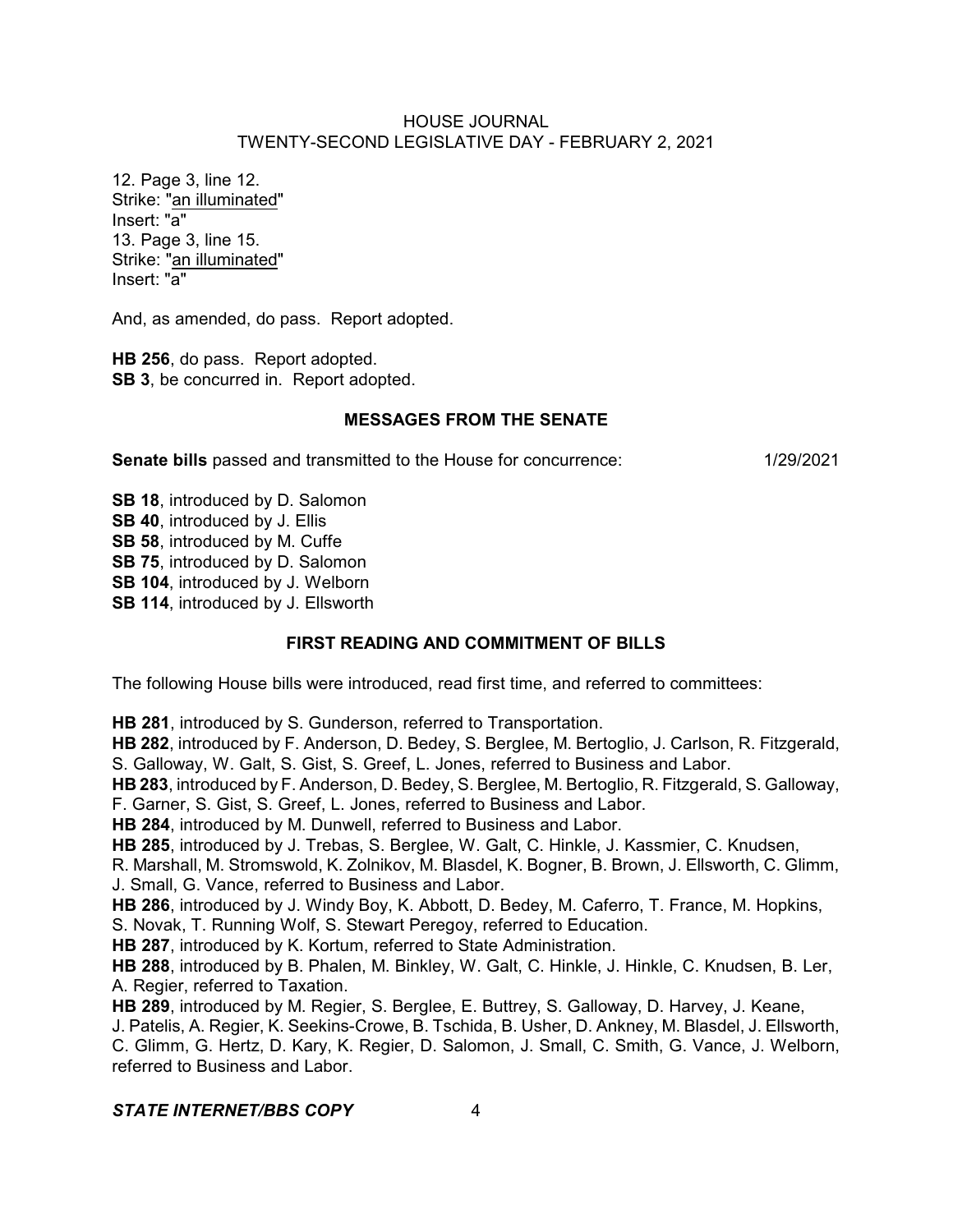The following Senate bills were introduced, read first time, and referred to committees:

**SB 18**, introduced by D. Salomon (by request of the State-Tribal Relations Committee), referred to Education.

**SB 40**, introduced by J. Ellis (by request of the Department of Natural Resources and Conservation), referred to Natural Resources.

**SB 58**, introduced by M. Cuffe, J. Kassmier, referred to Agriculture.

**SB 75**, introduced by D. Salomon, referred to Education.

**SB 104**, introduced by J. Welborn, referred to Judiciary.

**SB 114**, introduced by J. Ellsworth, referred to Judiciary.

#### **THIRD READING OF BILLS**

The following bills having been read three several times, title and history agreed to, were disposed of in the following manner:

**HB 3** passed as follows:

Yeas: Abbott, Anderson, Bartel, Beard, Bedey, Berglee, Bertoglio, Binkley, Bishop, Brewster, Buckley, Buttrey, Caferro, Carlson, Curdy, Custer, Dooling, Dunwell, Duram, Farris-Olsen, Fern, Fielder, Fitzgerald, Fleming, France, Frazer, Fuller, Funk, Galloway, Garner, Gillette, Gist, Greef, Gunderson, Hamilton, Harvey, Hawk, Hayman, Hill, Hinkle C, Hinkle J, Holmlund, Hopkins, Jones, Karjala, Kassmier, Keane, Kelker, Keogh, Kerns, Kerr-Carpenter, Knudsen C, Knudsen R, Kortum, Lenz, Loge, Malone, Marler, Marshall, McKamey, Mercer, Mitchell, Moore, Nave, Noland, Novak, Olsen, Patelis, Phalen, Putnam, Read, Regier A, Regier M, Reksten, Ricci, Running Wolf, Schillinger, Seekins-Crowe, Sheldon-Galloway, Skees, Smith, Stafman, Stewart Peregoy, Stromswold, Sullivan, Tenenbaum, Thane, Trebas, Tschida, Usher, Vinton, Walsh, Weatherwax, Welch, Whiteman Pena, Whitman, Windy Boy, Zolnikov, Mr. Speaker. Total 99

Nays: Ler. Total 1

Voted absentee: None.

Excused: None. Total 0

Absent or not voting: Total 0

**HB 141** passed as follows:

Yeas: Abbott, Anderson, Bartel, Beard, Bedey, Berglee, Bertoglio, Binkley, Bishop, Brewster, Buckley, Buttrey, Caferro, Carlson, Curdy, Custer, Dooling, Dunwell, Duram, Farris-Olsen, Fern,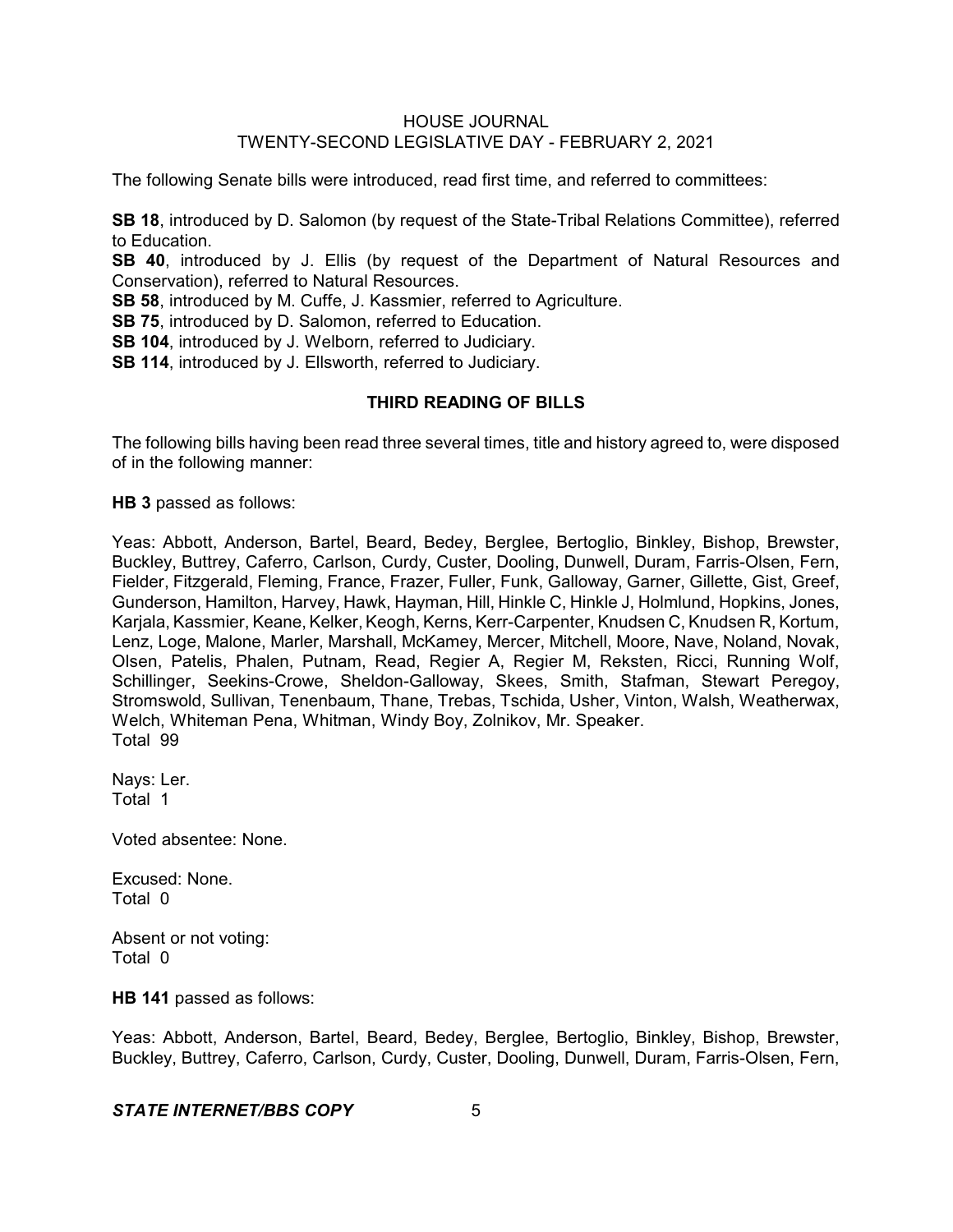Fielder, Fitzgerald, Fleming, France, Frazer, Fuller, Funk, Galloway, Garner, Gillette, Gist, Greef, Gunderson, Hamilton, Harvey, Hawk, Hayman, Hill, Hinkle C, Hinkle J, Holmlund, Hopkins, Jones, Karjala, Kassmier, Keane, Kelker, Keogh, Kerns, Kerr-Carpenter, Knudsen C, Knudsen R, Kortum, Lenz, Ler, Loge, Malone, Marler, Marshall, McKamey, Mercer, Mitchell, Moore, Nave, Noland, Novak, Olsen, Patelis, Phalen, Putnam, Read, Regier A, Regier M, Reksten, Ricci, Running Wolf, Schillinger, Seekins-Crowe, Sheldon-Galloway, Skees, Smith, Stafman, Stewart Peregoy, Stromswold, Sullivan, Tenenbaum, Thane, Trebas, Tschida, Usher, Vinton, Walsh, Weatherwax, Welch, Whiteman Pena, Whitman, Windy Boy, Zolnikov, Mr. Speaker. Total 100

Nays: None. Total 0

Voted absentee: None.

Excused: None. Total 0

Absent or not voting: None. Total 0

**HB 178** passed as follows:

Yeas: Abbott, Anderson, Bartel, Beard, Bedey, Berglee, Bertoglio, Binkley, Bishop, Brewster, Buckley, Buttrey, Caferro, Carlson, Curdy, Custer, Dooling, Dunwell, Duram, Farris-Olsen, Fern, Fielder, Fitzgerald, Fleming, France, Frazer, Fuller, Funk, Galloway, Garner, Gillette, Gist, Greef, Gunderson, Hamilton, Harvey, Hawk, Hayman, Hill, Hinkle C, Hinkle J, Holmlund, Hopkins, Jones, Karjala, Kassmier, Keane, Kelker, Keogh, Kerns, Kerr-Carpenter, Knudsen C, Knudsen R, Kortum, Lenz, Ler, Loge, Malone, Marler, Marshall, McKamey, Mercer, Mitchell, Moore, Nave, Noland, Novak, Olsen, Patelis, Phalen, Putnam, Read, Regier A, Regier M, Reksten, Ricci, Running Wolf, Schillinger, Seekins-Crowe, Sheldon-Galloway, Skees, Smith, Stafman, Stewart Peregoy, Stromswold, Sullivan, Tenenbaum, Thane, Trebas, Tschida, Usher, Vinton, Walsh, Weatherwax, Welch, Whiteman Pena, Whitman, Windy Boy, Zolnikov, Mr. Speaker. Total 100

Nays: None. Total 0

Voted absentee: None.

Excused: None. Total 0

Absent or not voting: None. Total 0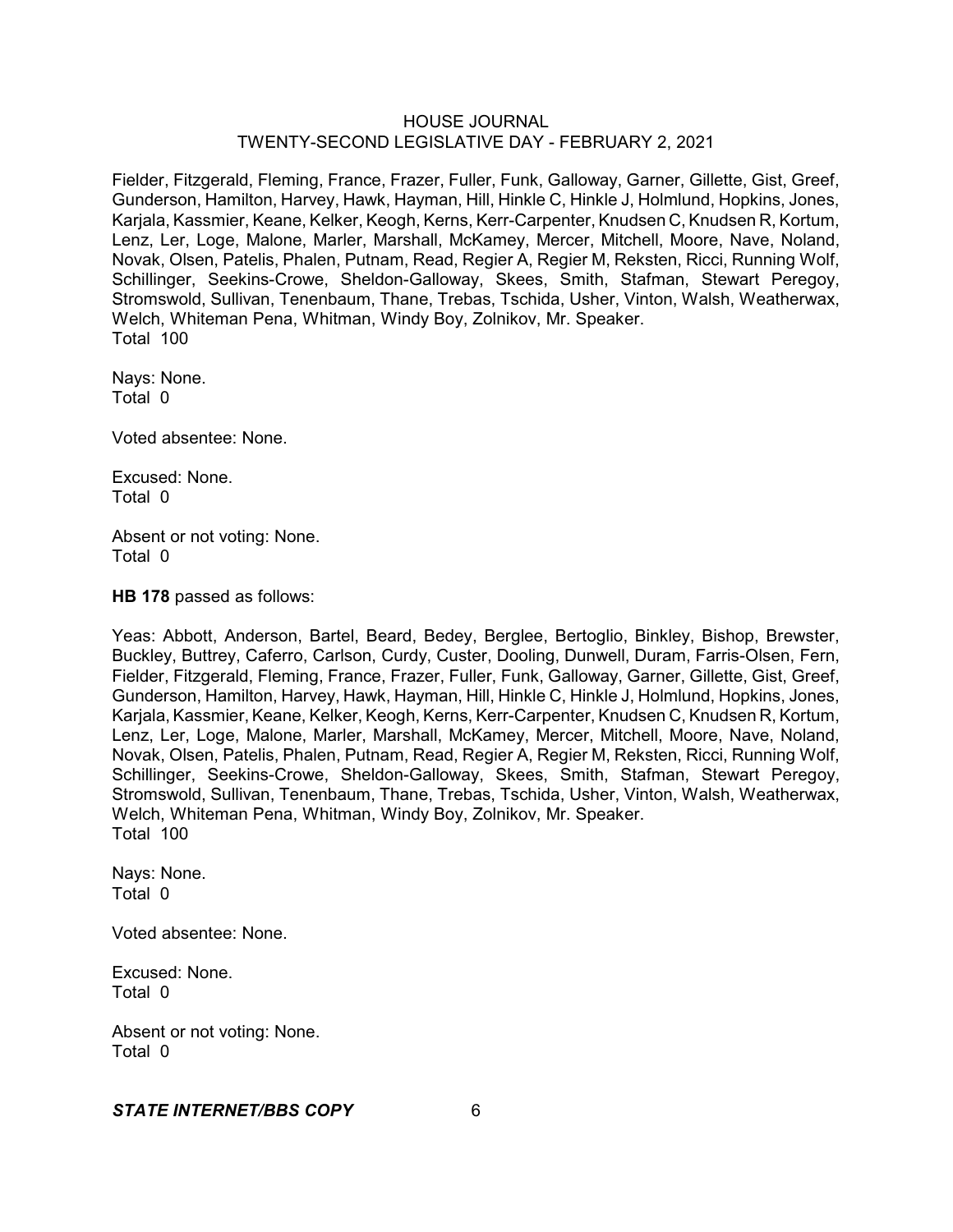**SB 1** concurred in as follows:

Yeas: Abbott, Anderson, Bartel, Beard, Bedey, Berglee, Bertoglio, Binkley, Bishop, Brewster, Buckley, Buttrey, Carlson, Curdy, Custer, Dooling, Dunwell, Duram, Farris-Olsen, Fern, Fielder, Fitzgerald, Fleming, France, Frazer, Fuller, Funk, Galloway, Garner, Gillette, Gist, Greef, Gunderson, Hamilton, Harvey, Hayman, Hill, Hinkle C, Hinkle J, Holmlund, Hopkins, Jones, Karjala, Kassmier, Kelker, Keogh, Kerns, Kerr-Carpenter, Knudsen C, Knudsen R, Kortum, Lenz, Ler, Loge, Malone, Marler, Marshall, McKamey, Mercer, Mitchell, Moore, Nave, Noland, Novak, Patelis, Phalen, Putnam, Read, Regier A, Regier M, Reksten, Ricci, Running Wolf, Schillinger, Seekins-Crowe, Sheldon-Galloway, Skees, Smith, Stafman, Stewart Peregoy, Stromswold, Sullivan, Tenenbaum, Thane, Trebas, Tschida, Usher, Vinton, Walsh, Weatherwax, Welch, Whitman, Zolnikov, Mr. Speaker. Total 94

Nays: Caferro, Hawk, Keane, Olsen, Whiteman Pena, Windy Boy. Total 6

Voted absentee: None.

Excused: None. Total 0

Absent or not voting: None. Total 0

**SB 21** concurred in as follows:

Yeas: Abbott, Anderson, Bartel, Beard, Bedey, Berglee, Bertoglio, Binkley, Bishop, Brewster, Buckley, Buttrey, Caferro, Carlson, Curdy, Custer, Dooling, Dunwell, Duram, Farris-Olsen, Fern, Fielder, Fitzgerald, Fleming, France, Frazer, Fuller, Funk, Galloway, Garner, Gillette, Gist, Greef, Gunderson, Hamilton, Harvey, Hawk, Hayman, Hill, Hinkle C, Hinkle J, Holmlund, Hopkins, Jones, Karjala, Kassmier, Keane, Kelker, Keogh, Kerns, Kerr-Carpenter, Knudsen C, Knudsen R, Kortum, Lenz, Ler, Loge, Malone, Marler, Marshall, McKamey, Mercer, Mitchell, Moore, Nave, Noland, Novak, Olsen, Patelis, Phalen, Putnam, Read, Regier A, Regier M, Reksten, Ricci, Running Wolf, Schillinger, Seekins-Crowe, Skees, Smith, Stafman, Stewart Peregoy, Stromswold, Sullivan, Tenenbaum, Thane, Trebas, Tschida, Usher,Vinton, Walsh, Weatherwax, Welch, Whiteman Pena, Whitman, Windy Boy, Zolnikov, Mr. Speaker. Total 99

Nays: Sheldon-Galloway. Total 1

Voted absentee: None.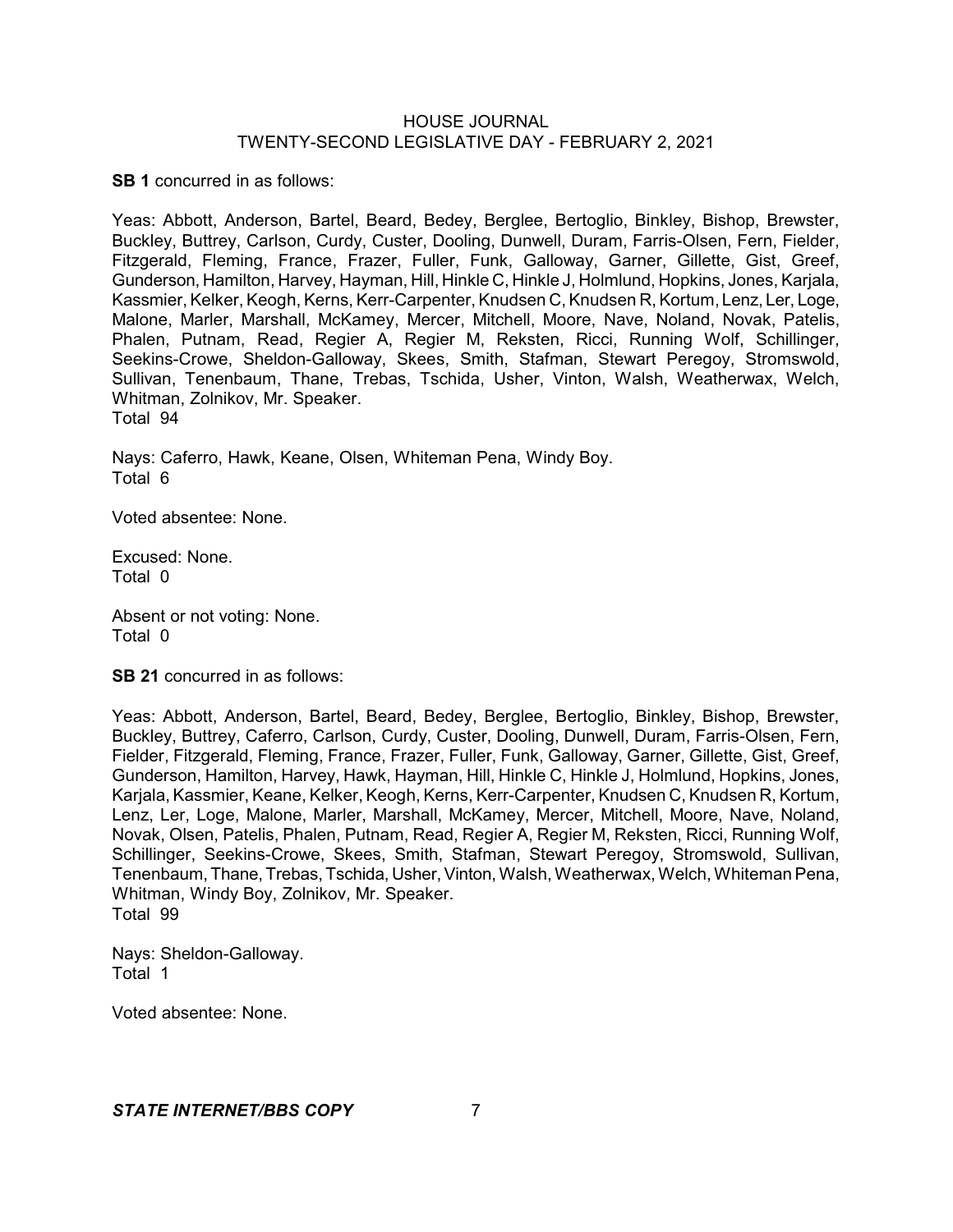Excused: None. Total 0

Absent or not voting: None. Total 0

**SB 65** concurred in as follows:

Yeas: Anderson, Bartel, Beard, Bedey, Berglee, Bertoglio, Brewster, Buttrey, Carlson, Custer, Dooling, Duram, Fielder, Fitzgerald, Fleming, Frazer, Fuller, Galloway, Garner, Gillette, Gist, Greef, Gunderson, Hinkle C, Hinkle J, Holmlund, Hopkins, Jones, Kassmier, Kerns, Knudsen C, Knudsen R, Lenz, Ler, Loge, Malone, Marshall, McKamey, Mercer, Mitchell, Moore, Nave, Noland, Patelis, Phalen, Putnam, Regier A, Regier M, Reksten, Ricci, Schillinger, Seekins-Crowe, Sheldon-Galloway, Skees, Stromswold, Trebas, Tschida, Usher, Vinton, Walsh, Welch, Whitman, Zolnikov, Mr. Speaker. Total 64

Nays: Abbott, Binkley, Bishop, Buckley, Caferro, Curdy, Dunwell, Farris-Olsen, Fern, France, Funk, Hamilton, Harvey, Hawk, Hayman, Hill, Karjala, Keane, Kelker, Keogh, Kerr-Carpenter, Kortum, Marler, Novak, Olsen, Read, Running Wolf, Smith, Stafman, Stewart Peregoy, Sullivan, Tenenbaum, Thane, Weatherwax, Whiteman Pena, Windy Boy. Total 36

Voted absentee: None.

Excused: None. Total 0

Absent or not voting: None. Total 0

# **SECOND READING OF BILLS (COMMITTEE OF THE WHOLE)**

Majority Leader Vinton moved the House resolve itself into a Committee of the Whole for consideration of business on second reading. Motion carried. Representative Skees in the chair.

Mr. Speaker: We, your Committee of the Whole, having had under consideration business on second reading, recommend as follows:

**HB 151** - Majority Leader Vinton moved consideration of **HB 151** be passed for the day. Without objection, so ordered.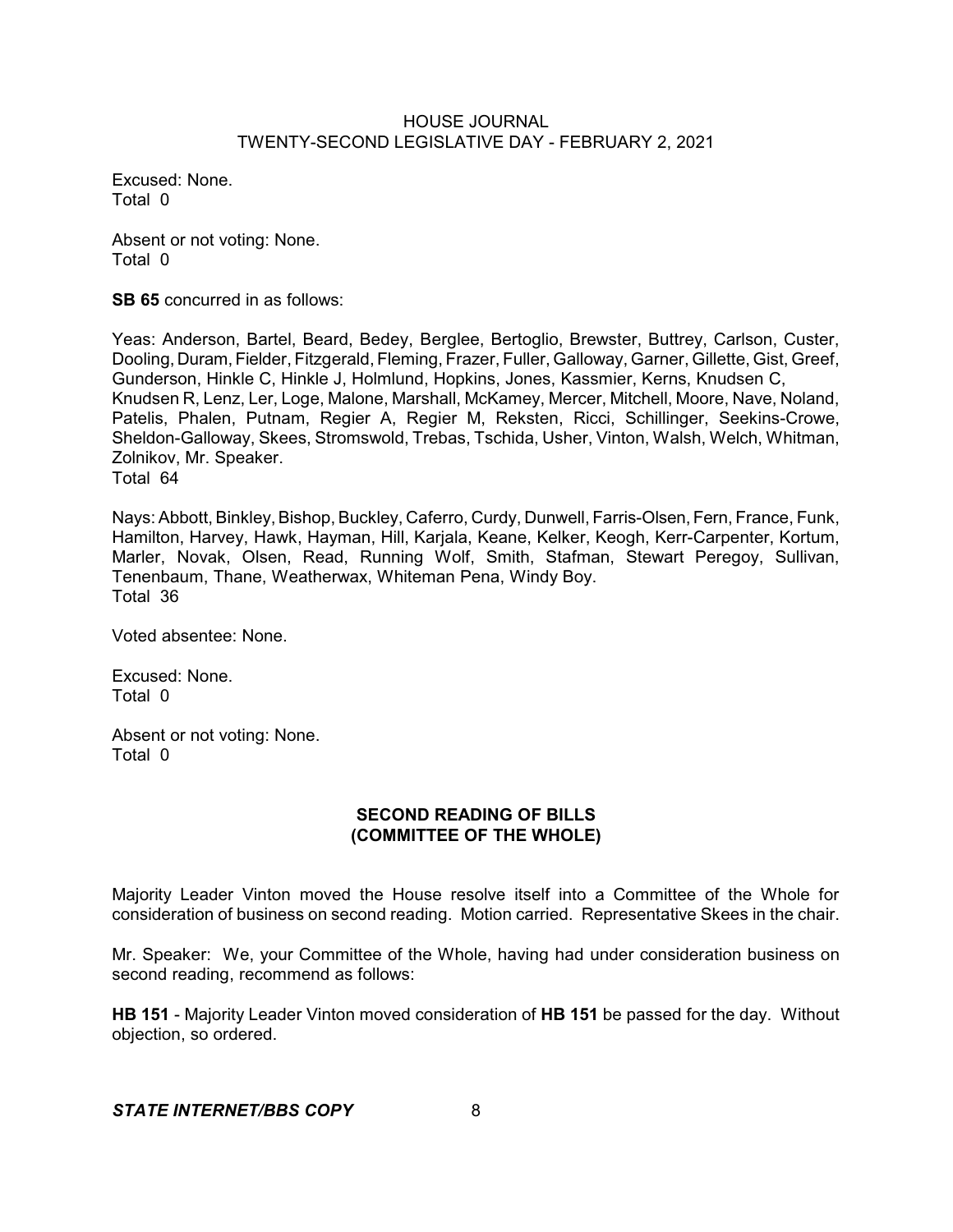**HB 35** - Representative Stewart Peregoy moved **HB 35** do pass.

**HB 35** - Representative Mercer moved **HB 35**, second reading copy, be amended as follows:

1. Page 1, line 15. **Strike:** "The" **Insert:** "Subject to the provisions of subsection (5), the"

2. Page 2, line 9. **Following:** "section." **Insert:** "The review must include but is not limited to: (a) information obtained pursuant to subsection (6); and (b) consideration of: (i) why the person or persons went missing; (ii) whether a missing person report was filed in a timely manner; (iii) whether the person or persons remain missing; (iv) whether the person or persons went missing from inside the exterior boundaries of an Indian reservation; and (v) whether the complexities of federal, state, local, and tribal law enforcement jurisdiction inhibited a timely and effective investigation of the case." 3. Page 2, line 11.

**Following:** "review" **Insert:** ", including relevant confidential criminal justice information as defined in 44-5-103,"

4. Page 2, line 27. **Strike:** "subsection" **Insert:** "subsections"

5. Page 2, line 27. **Following:** "(2)" **Insert:** "or (5)"

Amendment adopted as follows:

Yeas: Abbott, Anderson, Bartel, Beard, Bedey, Berglee, Bertoglio, Binkley, Bishop, Brewster, Buckley, Buttrey, Caferro, Carlson, Curdy, Custer, Dooling, Dunwell, Duram, Farris-Olsen, Fern, Fielder, Fitzgerald, Fleming, France, Frazer, Fuller, Funk, Galloway, Garner, Gillette, Gist, Greef, Gunderson, Hamilton, Harvey, Hawk, Hayman, Hill, Hinkle C, Hinkle J, Holmlund, Hopkins, Jones, Karjala, Kassmier, Keane, Kelker, Keogh, Kerns, Kerr-Carpenter, Knudsen C, Knudsen R, Kortum, Lenz, Ler, Loge, Malone, Marler, Marshall, McKamey, Mercer, Mitchell, Moore, Nave, Noland, Novak, Olsen, Patelis, Phalen, Putnam, Read, Regier A, Regier M, Reksten, Ricci, Running Wolf, Schillinger, Seekins-Crowe, Sheldon-Galloway, Skees, Smith, Stafman, Stewart Peregoy,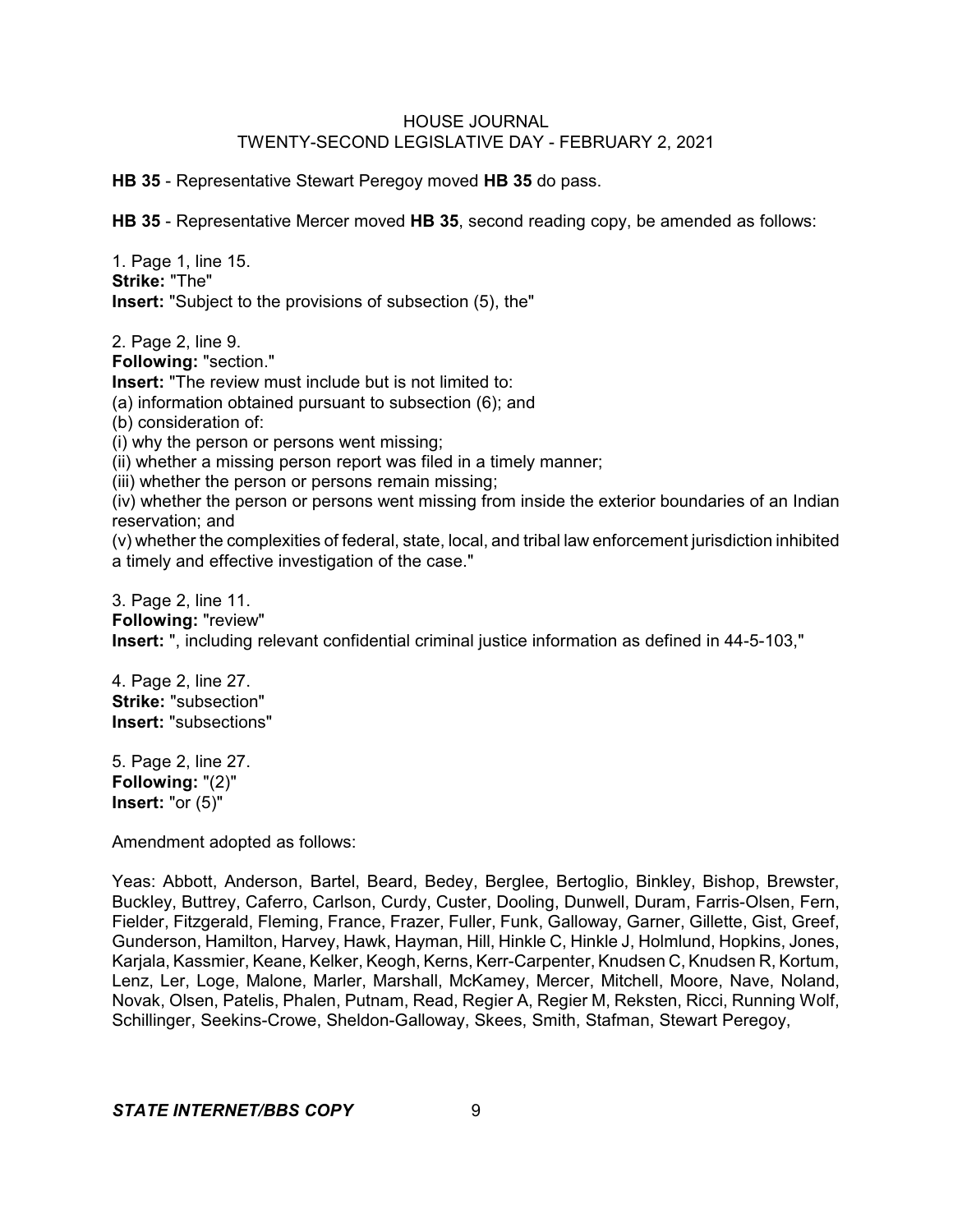Stromswold, Sullivan, Tenenbaum, Thane, Trebas, Tschida, Usher, Vinton, Walsh, Weatherwax, Welch, Whiteman Pena, Whitman, Windy Boy, Zolnikov, Mr. Speaker. Total 100

Nays: None. Total 0

Voted absentee: None.

Excused: None. Total 0

Absent or not voting: None. Total 0

**HB 35** - Representative Stewart Peregoy moved **HB 35**, as amended, do pass. Motion carried as follows:

Yeas: Abbott, Anderson, Bartel, Beard, Bedey, Berglee, Bertoglio, Binkley, Bishop, Brewster, Buckley, Buttrey, Caferro, Carlson, Curdy, Custer, Dooling, Dunwell, Duram, Farris-Olsen, Fern, Fielder, Fitzgerald, Fleming, France, Frazer, Fuller, Funk, Galloway, Garner, Gillette, Gist, Greef, Gunderson, Hamilton, Harvey, Hawk, Hayman, Hill, Hinkle C, Hinkle J, Holmlund, Hopkins, Jones, Karjala, Kassmier, Keane, Kelker, Keogh, Kerns, Kerr-Carpenter, Knudsen C, Knudsen R, Kortum, Lenz, Ler, Loge, Malone, Marler, Marshall, McKamey, Mercer, Mitchell, Moore, Nave, Noland, Novak, Olsen, Patelis, Phalen, Putnam, Read, Regier A, Regier M, Reksten, Ricci, Running Wolf, Schillinger, Seekins-Crowe, Sheldon-Galloway, Skees, Smith, Stafman, Stewart Peregoy, Stromswold, Sullivan, Tenenbaum, Thane, Trebas, Tschida, Usher, Vinton, Walsh, Weatherwax, Welch, Whiteman Pena, Whitman, Windy Boy, Zolnikov, Mr. Speaker. Total 100

Nays: None. Total 0

Voted absentee: None.

Excused: None. Total 0

Absent or not voting: None. Total 0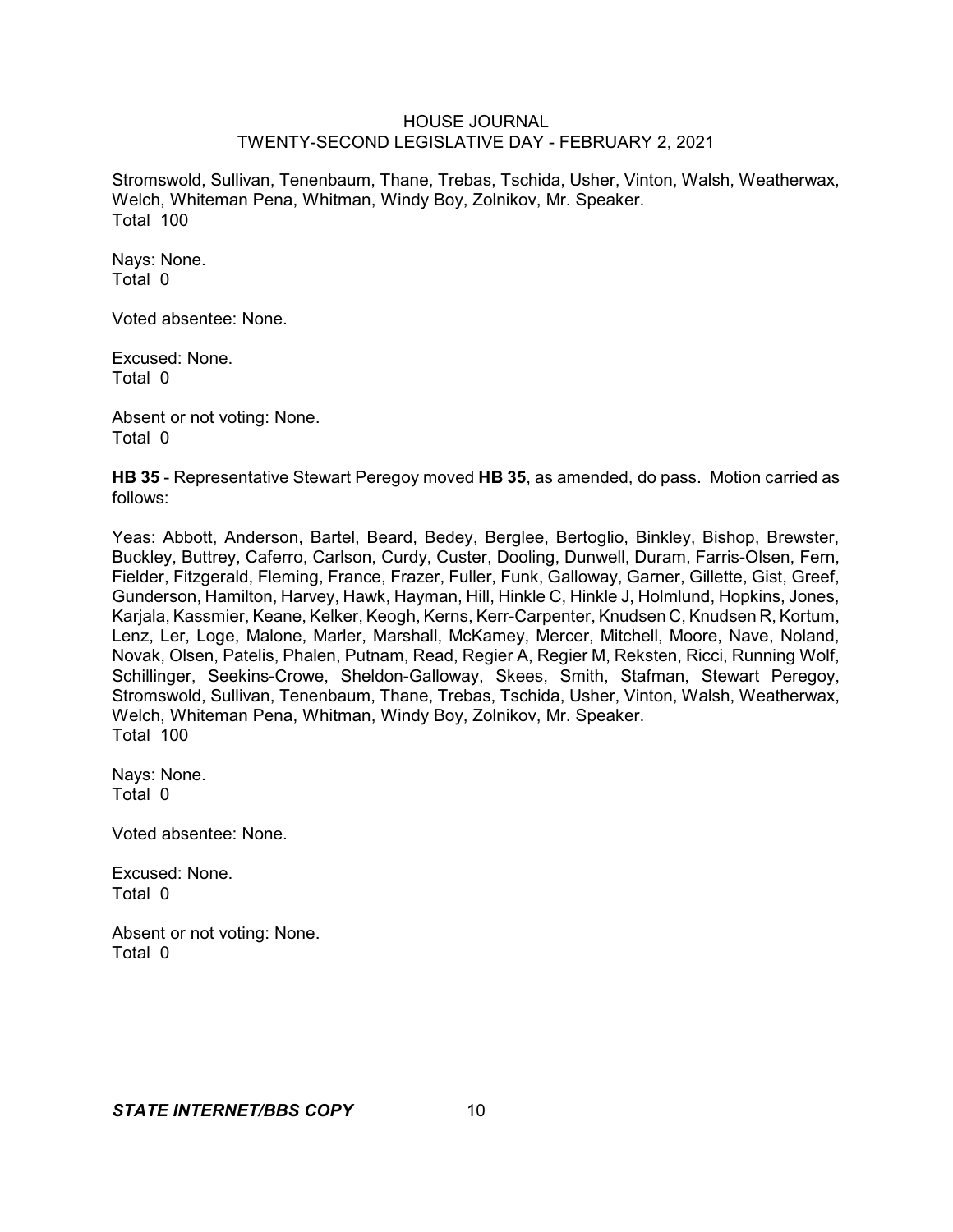**HB 116** - Representative Ricci moved **HB 116** do pass. Motion carried as follows:

Yeas: Abbott, Anderson, Bartel, Beard, Bedey, Berglee, Bertoglio, Binkley, Bishop, Brewster, Buckley, Buttrey, Caferro, Carlson, Curdy, Custer, Dooling, Dunwell, Duram, Farris-Olsen, Fern, Fielder, Fitzgerald, Fleming, France, Frazer, Fuller, Funk, Galloway, Garner, Gillette, Gist, Greef, Gunderson, Hamilton, Harvey, Hawk, Hayman, Hill, Hinkle C, Hinkle J, Holmlund, Hopkins, Jones, Karjala, Kassmier, Keane, Kelker, Keogh, Kerns, Kerr-Carpenter, Knudsen C, Knudsen R, Kortum, Lenz, Ler, Loge, Malone, Marler, Marshall, McKamey, Mercer, Mitchell, Moore, Nave, Noland, Novak, Olsen, Patelis, Phalen, Putnam, Read, Regier A, Regier M, Reksten, Ricci, Running Wolf, Schillinger, Seekins-Crowe, Sheldon-Galloway, Skees, Smith, Stafman, Stewart Peregoy, Stromswold, Sullivan, Tenenbaum, Thane, Trebas, Tschida, Usher, Vinton, Walsh, Weatherwax, Welch, Whiteman Pena, Whitman, Windy Boy, Zolnikov, Mr. Speaker. Total 100

Nays: None. Total 0

Voted absentee: None.

Excused: None. Total 0

Absent or not voting: None. Total 0

**HB 130** - Representative Bedey moved **HB 130** do pass. Motion carried as follows:

Yeas: Abbott, Anderson, Bartel, Beard, Bedey, Berglee, Bertoglio, Binkley, Bishop, Brewster, Buckley, Buttrey, Carlson, Curdy, Custer, Dooling, Dunwell, Duram, Farris-Olsen, Fern, Fielder, Fitzgerald, Fleming, France, Frazer, Fuller, Funk, Galloway, Garner, Gillette, Gist, Greef, Gunderson, Hamilton, Harvey, Hawk, Hayman, Hill, Hinkle C, Hinkle J, Holmlund, Hopkins, Jones, Karjala, Kassmier, Kelker, Keogh, Kerns, Kerr-Carpenter, Knudsen C, Knudsen R, Kortum, Lenz, Ler, Loge, Malone, Marler, Marshall, McKamey, Mercer, Mitchell, Moore, Nave, Noland, Novak, Olsen, Patelis, Phalen, Putnam, Read, Regier A, Regier M, Reksten, Ricci, Running Wolf, Schillinger, Seekins-Crowe, Sheldon-Galloway, Skees, Smith, Stafman, Stromswold, Sullivan, Tenenbaum, Thane, Trebas, Tschida, Usher,Vinton, Walsh, Weatherwax, Welch, Whiteman Pena, Whitman, Zolnikov, Mr. Speaker. Total 96

Nays: Caferro, Keane, Stewart Peregoy, Windy Boy. Total 4

Voted absentee: None.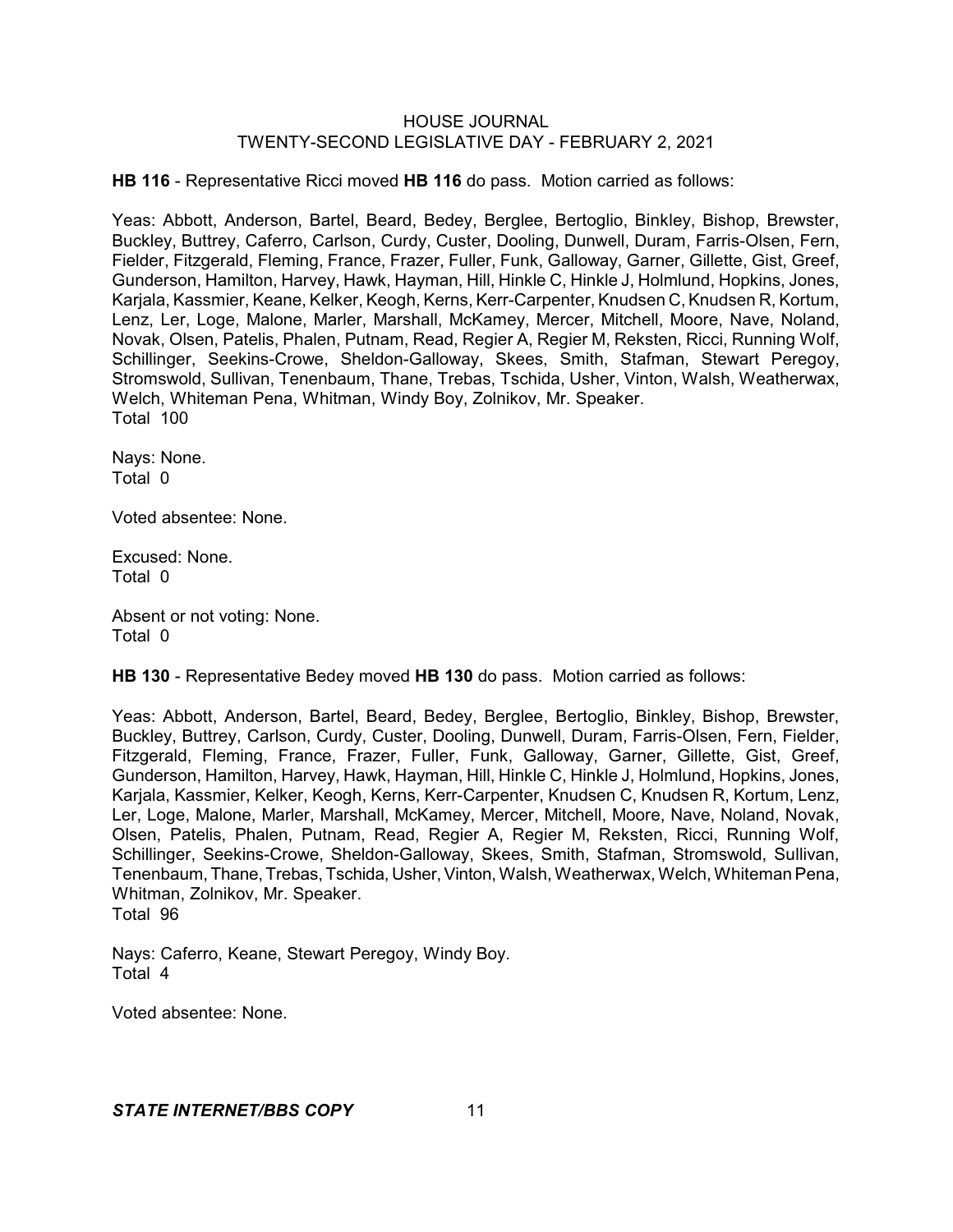Excused: None. Total 0

Absent or not voting: None. Total 0

**HB 177** - Representative Garner moved **HB 177** do pass. Motion carried as follows:

Yeas: Abbott, Anderson, Bartel, Beard, Bedey, Berglee, Bertoglio, Binkley, Bishop, Brewster, Buckley, Buttrey, Caferro, Carlson, Curdy, Custer, Dooling, Dunwell, Duram, Farris-Olsen, Fern, Fielder, Fitzgerald, Fleming, France, Frazer, Fuller, Funk, Galloway, Garner, Gillette, Gist, Greef, Gunderson, Hamilton, Harvey, Hawk, Hayman, Hill, Hinkle C, Hinkle J, Holmlund, Hopkins, Jones, Karjala, Kassmier, Keane, Kelker, Keogh, Kerns, Kerr-Carpenter, Knudsen C, Knudsen R, Kortum, Lenz, Ler, Loge, Malone, Marler, Marshall, McKamey, Mercer, Mitchell, Moore, Nave, Noland, Novak, Olsen, Patelis, Phalen, Putnam, Read, Regier A, Regier M, Reksten, Ricci, Running Wolf, Schillinger, Seekins-Crowe, Sheldon-Galloway, Skees, Smith, Stafman, Stewart Peregoy, Stromswold, Sullivan, Tenenbaum, Thane, Trebas, Tschida, Usher, Vinton, Walsh, Weatherwax, Welch, Whiteman Pena, Whitman, Windy Boy, Zolnikov, Mr. Speaker. Total 100

Nays: None. Total 0

Voted absentee: None.

Excused: None. Total 0

Absent or not voting: None. Total 0

**HB 193** - Representative Patelis moved **HB 193** do pass. Motion carried as follows:

Yeas: Abbott, Anderson, Bartel, Beard, Bedey, Berglee, Bertoglio, Binkley, Bishop, Brewster, Buckley, Buttrey, Caferro, Carlson, Custer, Dooling, Farris-Olsen, Fern, Fielder, Fitzgerald, Fleming, France, Frazer, Fuller, Funk, Garner, Gillette, Gist, Greef, Gunderson, Hamilton, Harvey, Hawk, Hinkle C, Hinkle J, Holmlund, Hopkins, Jones, Karjala, Kassmier, Keane, Kelker, Keogh, Kerns, Kerr-Carpenter, Knudsen C, Knudsen R, Lenz, Ler, Loge, Malone, Marler, Marshall, McKamey, Mercer, Mitchell, Moore, Nave, Noland, Novak,Patelis, Putnam, Read, Regier A, Regier M, Reksten, Ricci, Running Wolf, Schillinger, Seekins-Crowe, Skees, Smith, Stewart Peregoy, Stromswold, Sullivan, Tenenbaum, Thane, Trebas, Tschida, Usher, Vinton, Walsh, Weatherwax, Welch, Whiteman Pena, Windy Boy, Zolnikov, Mr. Speaker. Total 88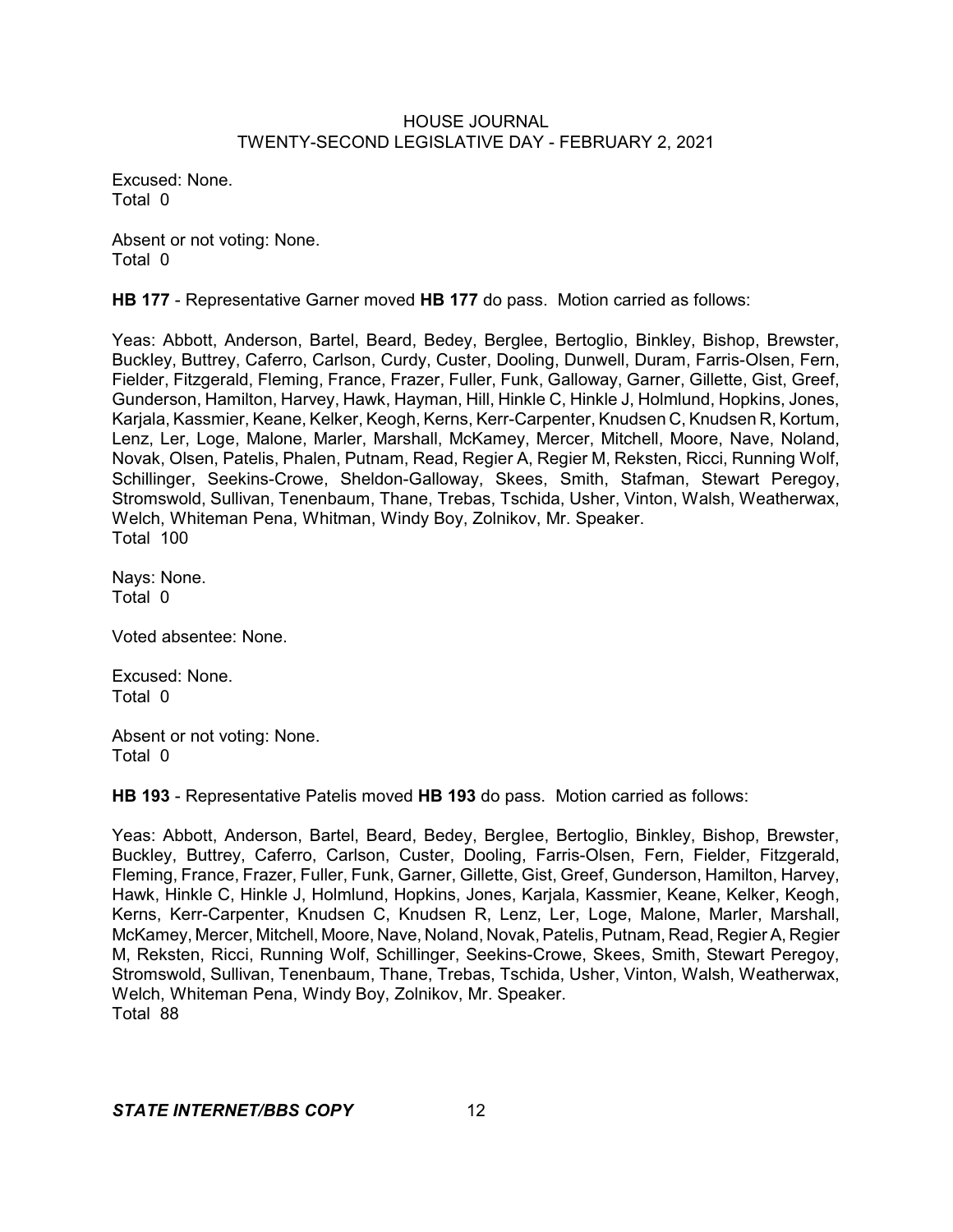Nays: Curdy, Dunwell, Duram, Galloway, Hayman, Hill, Kortum, Olsen,Phalen, Sheldon-Galloway, Stafman, Whitman. Total 12

Voted absentee: None.

Excused: None. Total 0

Absent or not voting: None. Total 0

**HB 199** - Representative Harvey moved **HB 199** do pass. Motion carried as follows:

Yeas: Abbott, Anderson, Bartel, Beard, Bedey, Berglee, Bertoglio, Binkley, Bishop, Brewster, Buckley, Buttrey, Caferro, Carlson, Curdy, Custer, Dooling, Dunwell, Duram, Farris-Olsen, Fern, Fielder, Fitzgerald, Fleming, France, Frazer, Fuller, Funk, Galloway, Garner, Gillette, Gist, Greef, Gunderson, Hamilton, Harvey, Hawk, Hayman, Hill, Hinkle C, Hinkle J, Holmlund, Hopkins, Jones, Karjala, Kassmier, Keane, Kelker, Keogh, Kerns, Kerr-Carpenter, Knudsen C, Knudsen R, Kortum, Lenz, Loge, Malone, Marler, Marshall, McKamey, Mercer, Mitchell, Moore, Nave, Noland, Novak, Olsen, Patelis, Phalen, Putnam, Read, Regier A, Regier M, Reksten, Ricci, Running Wolf, Schillinger, Seekins-Crowe, Sheldon-Galloway, Skees, Smith, Stafman, Stewart Peregoy, Stromswold, Sullivan, Tenenbaum, Thane, Trebas, Tschida, Usher, Vinton, Walsh, Weatherwax, Welch, Whiteman Pena, Whitman, Windy Boy, Zolnikov, Mr. Speaker. Total 99

Nays: Ler. Total 1

Voted absentee: None.

Excused: None. Total 0

Absent or not voting: None. Total 0

**HB 200** - Representative Holmlund moved **HB 200** do pass. Motion carried as follows:

Yeas: Anderson, Bartel, Beard, Bedey, Berglee, Bertoglio, Binkley, Brewster, Buttrey, Carlson, Custer, Dooling, Duram, Fielder, Fitzgerald, Fleming, Frazer, Fuller, Galloway, Garner, Gillette, Gist, Greef, Gunderson, Hill, Hinkle C, Hinkle J, Holmlund, Hopkins, Jones, Kassmier, Kerns, Knudsen C, Knudsen R, Lenz, Ler, Loge, Malone, Marshall, McKamey, Mercer, Mitchell, Moore,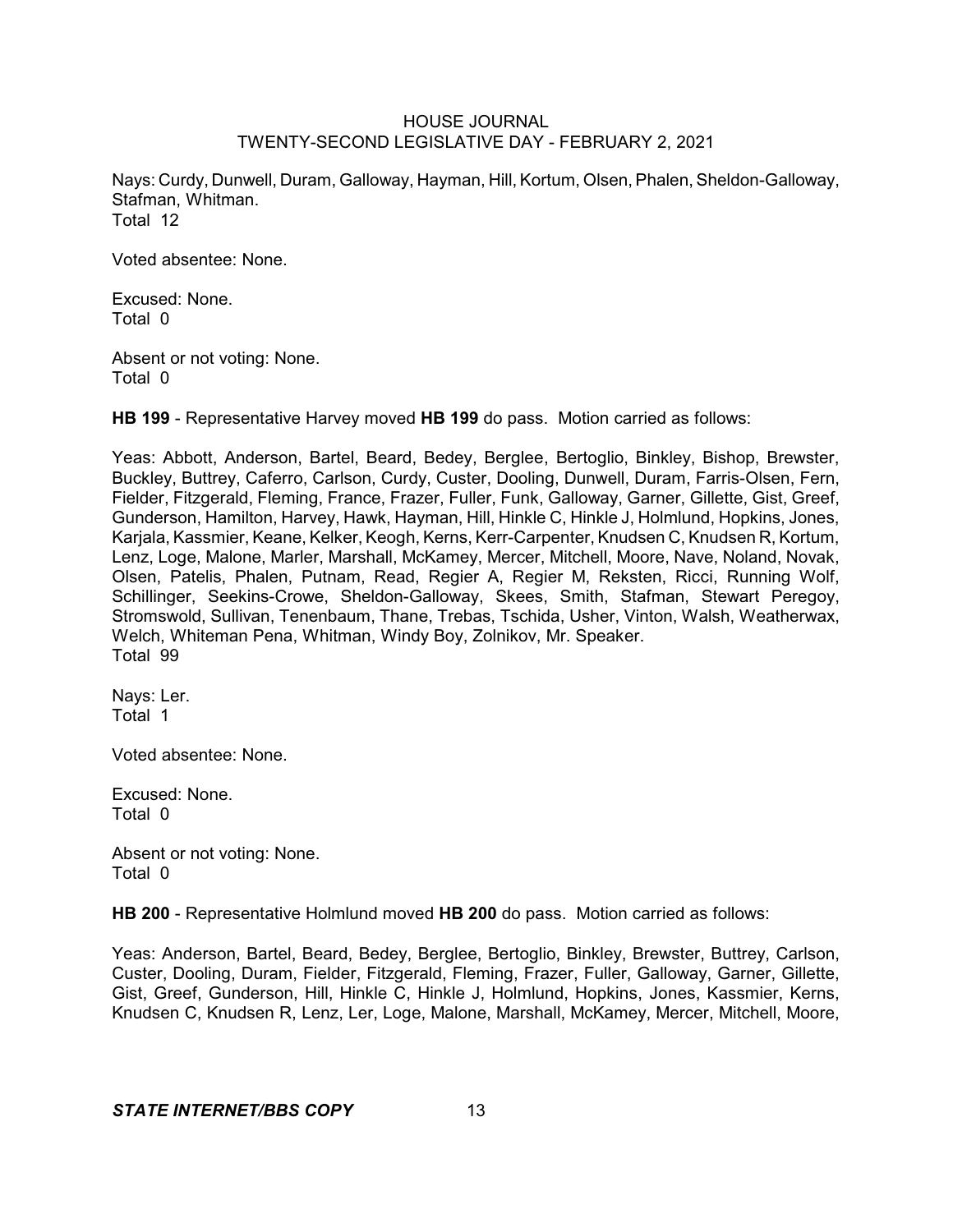Nave, Noland, Patelis, Phalen, Putnam, Read, Regier A, Regier M, Reksten, Ricci, Schillinger, Seekins-Crowe, Sheldon-Galloway, Skees, Stromswold, Trebas, Tschida, Usher, Vinton, Walsh, Welch, Whitman, Zolnikov, Mr. Speaker. Total 67

Nays: Abbott, Bishop, Buckley, Caferro, Curdy, Dunwell, Farris-Olsen, Fern, France, Funk, Hamilton, Harvey, Hawk, Hayman, Karjala, Keane, Kelker, Keogh, Kerr-Carpenter, Kortum, Marler, Novak, Olsen, Running Wolf, Smith, Stafman, Stewart Peregoy, Sullivan, Tenenbaum, Thane, Weatherwax, Whiteman Pena, Windy Boy. Total 33

Voted absentee: None.

Excused: None. Total 0

Absent or not voting: None. Total 0

**HB 215** - Representative C. Knudsen moved **HB 215** do pass. Motion carried as follows:

Yeas: Anderson, Bartel, Beard, Bedey, Berglee, Bertoglio, Binkley, Brewster, Buckley, Buttrey, Carlson, Custer, Dooling, Duram, Fern, Fielder, Fitzgerald, Fleming, France, Frazer, Fuller, Funk, Galloway, Garner, Gillette, Gist, Greef, Gunderson, Harvey, Hawk, Hill, Hinkle C, Hinkle J, Holmlund, Hopkins, Jones, Kassmier, Keogh, Kerns, Knudsen C, Knudsen R, Lenz, Ler, Loge, Malone, Marler, Marshall, McKamey, Mercer, Mitchell, Moore, Nave, Noland, Novak, Patelis, Phalen, Putnam, Read, Regier A, Regier M, Reksten, Ricci, Running Wolf, Schillinger, Seekins-Crowe, Sheldon-Galloway, Skees, Smith, Stewart Peregoy, Stromswold, Tenenbaum, Trebas, Tschida, Usher, Vinton, Walsh, Welch, Whitman, Zolnikov, Mr. Speaker. Total 80

Nays: Abbott, Bishop, Caferro, Curdy, Dunwell, Farris-Olsen, Hamilton, Hayman, Karjala, Keane, Kelker, Kerr-Carpenter, Kortum, Olsen, Stafman, Sullivan, Thane, Weatherwax, Whiteman Pena, Windy Boy. Total 20

Voted absentee: None.

Excused: None. Total 0

Absent or not voting: None. Total 0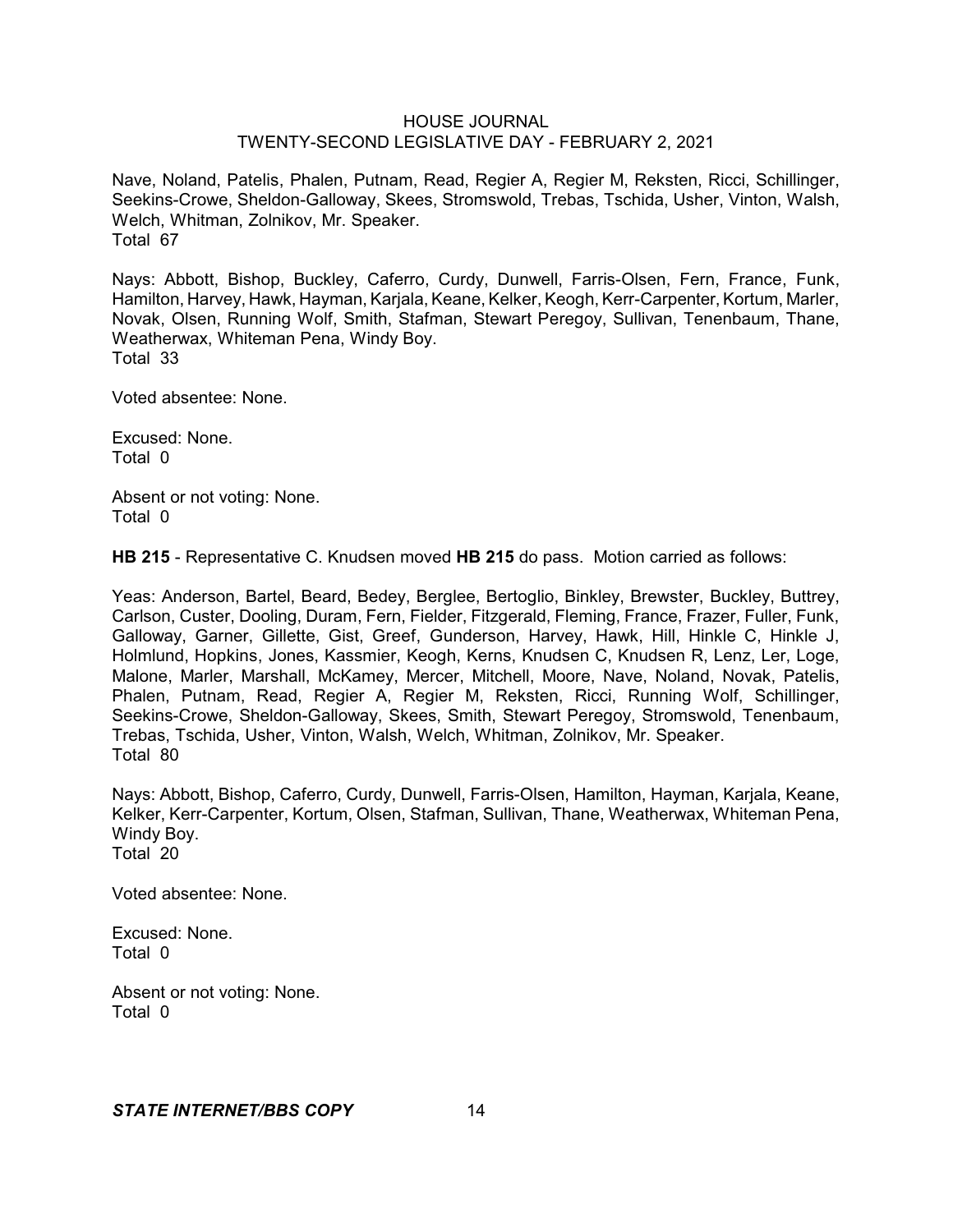**HB 234** - Representative Stromswold moved **HB 234** do pass. Motion carried as follows:

Yeas: Abbott, Anderson, Bartel, Beard, Bedey, Berglee, Bertoglio, Binkley, Bishop, Brewster, Buckley, Buttrey, Carlson, Curdy, Custer, Dooling, Duram, Farris-Olsen, Fern, Fielder, Fitzgerald, Fleming, France, Frazer, Fuller, Funk, Galloway, Garner, Gillette, Gist, Greef, Gunderson, Hamilton, Harvey, Hawk, Hayman, Hill, Hinkle C, Hinkle J, Hopkins, Jones, Karjala, Kassmier, Keane, Kelker, Keogh, Kerns, Kerr-Carpenter, Knudsen C, Knudsen R, Kortum, Lenz, Ler, Loge, Malone, Marler, Marshall, McKamey, Mercer, Mitchell, Moore, Nave, Noland, Novak, Olsen, Patelis, Phalen, Putnam, Read, Regier A, Regier M, Reksten, Ricci, Running Wolf, Schillinger, Seekins-Crowe, Sheldon-Galloway, Skees, Stafman, Stewart Peregoy, Stromswold, Sullivan, Tenenbaum, Thane, Trebas, Tschida, Usher, Vinton, Walsh, Weatherwax, Welch, Whiteman Pena, Whitman, Windy Boy, Mr. Speaker. Total 95

Nays: Caferro, Dunwell, Holmlund, Smith, Zolnikov. Total 5

Voted absentee: None.

Excused: None. Total 0

Absent or not voting: None. Total 0

Majority Leader Vinton moved the Committee rise and report. Motion carried. Committee arose. House resumed. Mr. Speaker presiding. Chair Skees moved the Committee of the Whole report be adopted. Report adopted as follows:

Yeas: Abbott, Anderson, Bartel, Beard, Bedey, Berglee, Bertoglio, Binkley, Bishop, Brewster, Buckley, Buttrey, Caferro, Carlson, Curdy, Custer, Dooling, Dunwell, Duram, Farris-Olsen, Fern, Fielder, Fitzgerald, Fleming, France, Frazer, Fuller, Funk, Galloway, Garner, Gillette, Gist, Greef, Gunderson, Harvey, Hawk, Hill, Hinkle C, Hinkle J, Holmlund, Hopkins, Jones, Kassmier, Keane, Kelker, Keogh, Kerns, Kerr-Carpenter, Knudsen C, Knudsen R, Kortum, Lenz, Ler, Loge, Malone, Marler, Marshall, McKamey, Mercer, Mitchell, Moore, Nave, Noland, Novak, Patelis, Phalen, Putnam, Read, Regier A, Regier M, Reksten, Ricci, Schillinger, Seekins-Crowe, Sheldon-Galloway, Skees, Stewart Peregoy, Stromswold, Sullivan, Tenenbaum, Thane, Trebas, Tschida, Usher, Vinton, Walsh, Welch, Whiteman Pena, Whitman, Zolnikov, Mr. Speaker. Total 91

Nays: Hamilton, Hayman, Karjala, Olsen, Running Wolf,Smith, Stafman, Weatherwax, WindyBoy. Total 9

Voted absentee: None.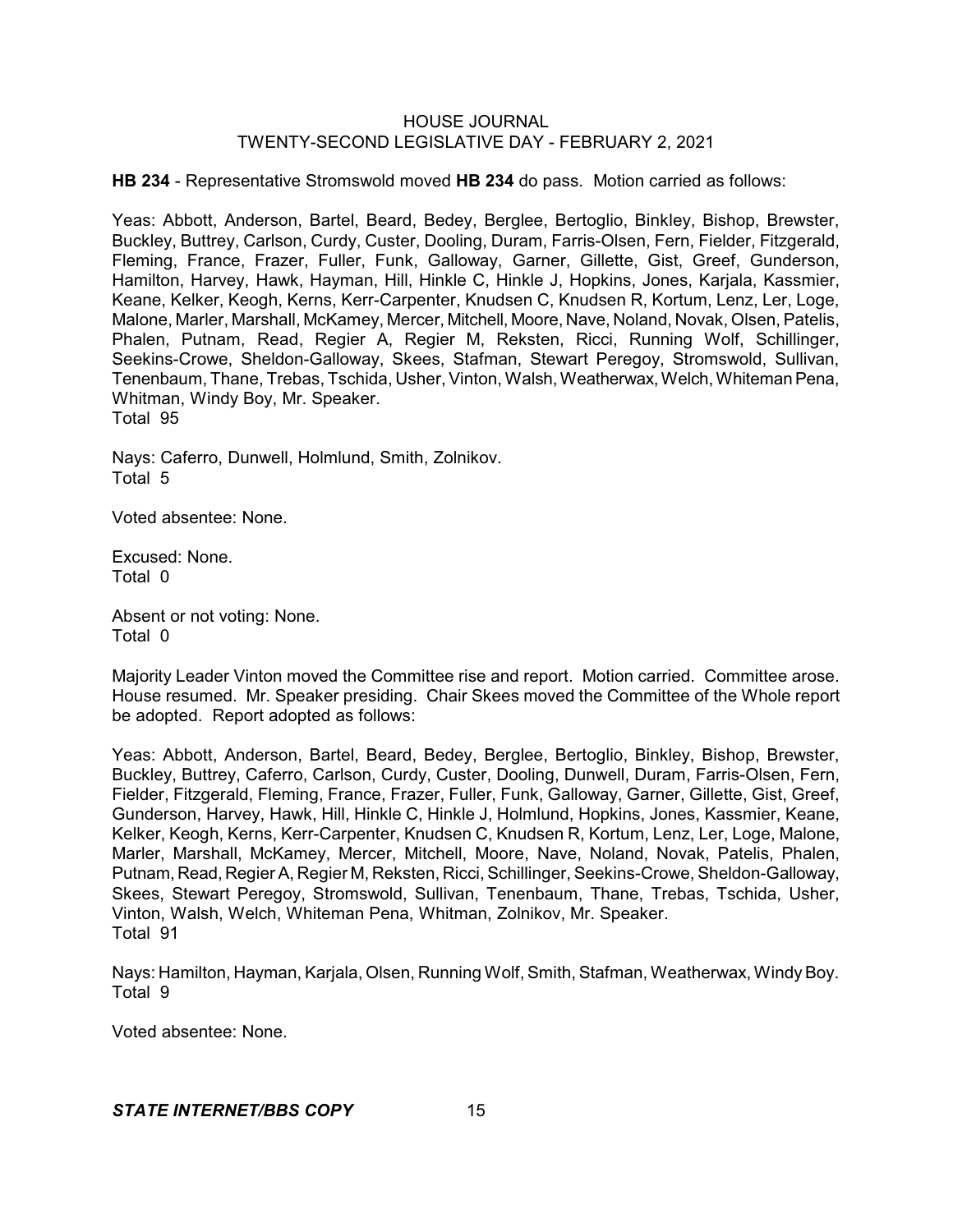Excused: None. Total 0

Absent or not voting: None. Total 0

## **UNFINISHED BUSINESS**

Mr. Speaker, I move that the following undersigned name be **ADDED** as sponsor to **HB 218**. Motion carried.

**HB 218** (M. Hopkins, Chief Sponsor) T. France.

Mr. Speaker, I move that the following undersigned name be **ADDED** as sponsor to **HB 249**. Motion carried.

**HB 249** (M. Regier, Chief Sponsor)

D. Fern, W. Galt, S. Gist, S. Gunderson, D. Harvey, J. Keane, B. Ler, D. Loge, M. Noland, V. Ricci, K. Seekins-Crowe, K. Sullivan, D. Ankney, M. Blasdel, B. Brown, J. Ellsworth, S. Fitzpatrick, T. Gauthier, D. Kary, W. Sales, J. Small.

# **ANNOUNCEMENTS**

Representative Windy Boy arose on a **Point of Personal Privilege** to state that he felt that the interruption of the discussion on the bill on Second Reading was not respectful. The determination of whether a discussion is on the bill or not should be vested with the Rules Committee.

Representative Noland arose on a **Point of Personal Privilege** to state that there is a protocol to follow when there is discussion on Second Reading and that protocol is to stay on the topic of the bill.

Representative Marler arose on a **Point of Personal Privilege** to state that she believed the interruption of discussion on Second Reading is inappropriate censorship if the chair believes that someone was off the topic of the bill.

Representative Keane arose on a **Point of Personal Privilege** to state that he believed that some have been told that they are off the topic of the bill because someone did not like what was being said.